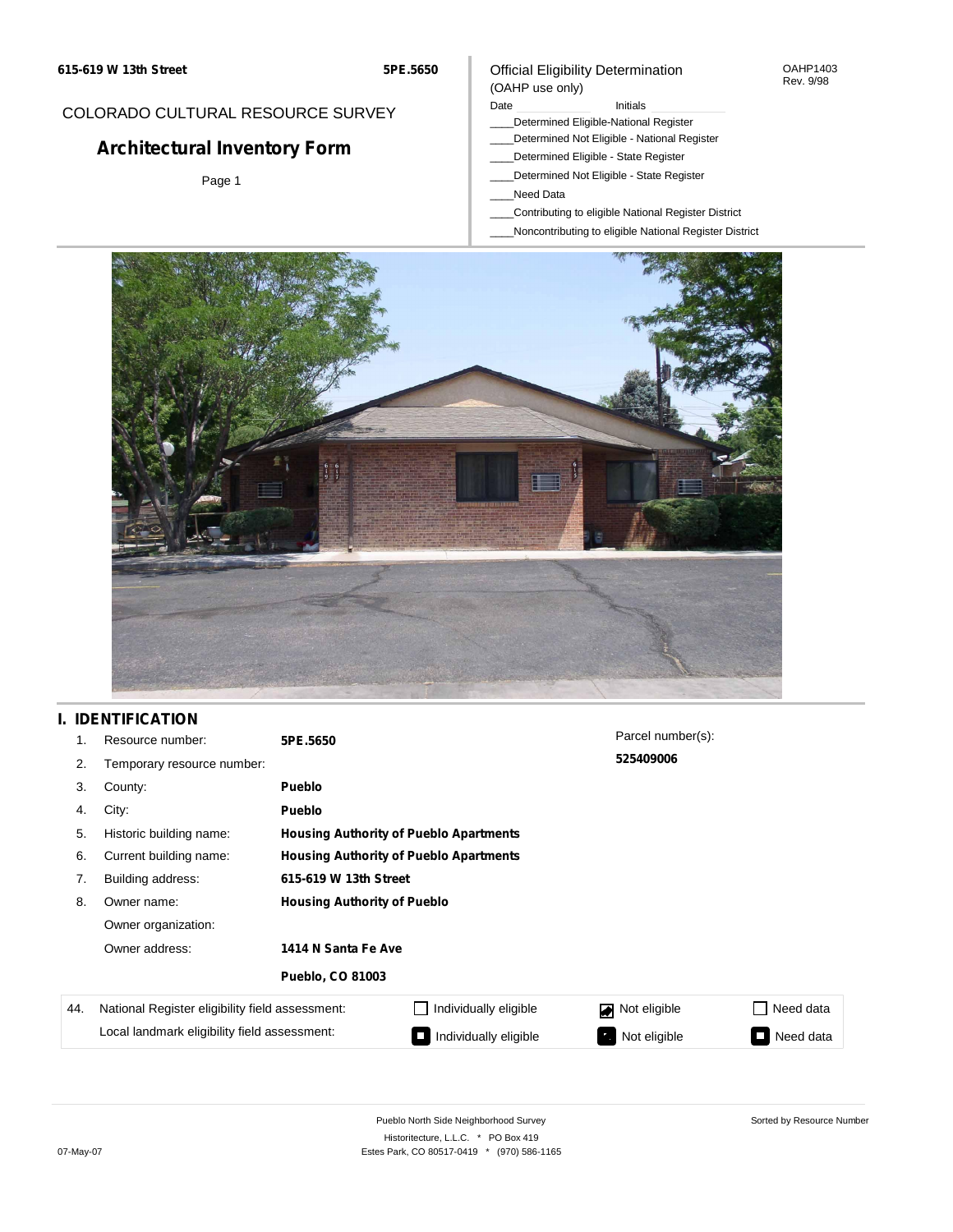Page 2

### **II. GEOGRAPHIC INFORMATION**

| 9.              | P.M.                | 6th |    |           | Township:              |    |                         | <b>20S</b>                  |    |      |           | Range:                                                 | 65W |         |
|-----------------|---------------------|-----|----|-----------|------------------------|----|-------------------------|-----------------------------|----|------|-----------|--------------------------------------------------------|-----|---------|
|                 | <b>SW</b>           | 1/4 | οf | <b>NW</b> | 1/4                    | of | <b>NW</b>               | 1/4                         | of | - SE | 1/4       | of Section                                             |     | 25      |
| 10 <sub>1</sub> | UTM reference zone: |     |    | 13        |                        |    |                         |                             |    |      |           |                                                        |     |         |
|                 | Easting:            |     |    |           | 533666                 |    |                         |                             |    |      | Northing: |                                                        |     | 4236651 |
| 11.             | USGS quad name:     |     |    |           |                        |    | <b>Northeast Pueblo</b> |                             |    |      | Scale:    |                                                        |     | 7.5     |
|                 | Year:               |     |    |           | 1974)                  |    |                         | 1961 (Photorevised 1970 and |    |      |           |                                                        |     |         |
| 12.             | $Lot(s)$ :          |     |    |           |                        |    |                         |                             |    |      |           | Easterly 36 feet of Lot 11 and all of Lot 12; Block 41 |     |         |
|                 | Addition:           |     |    |           | <b>County Addition</b> |    |                         |                             |    |      |           | Year of addition:                                      |     | 1869    |

13. Boundary description and justification:

The boundary, as described above, contains but does not exceed the land historically associated with this property.

Metes and bounds exist:

П

### **III. ARCHITECTURAL DESCRIPTION**

| 14. | Building plan (footprint, shape):    | <b>Irregular Plan</b>                |                       |
|-----|--------------------------------------|--------------------------------------|-----------------------|
|     | Other building plan descriptions:    |                                      |                       |
| 15. | Dimensions in feet (length x width): | 1,500 square feet                    |                       |
| 16. | Number of stories:                   | 1                                    |                       |
| 17. | Primary external wall material(s):   | <b>Brick</b>                         | Other wall materials: |
|     |                                      | <b>Stucco</b>                        |                       |
| 18. | Roof configuration:                  | <b>Gabled Roof/Front Gabled Roof</b> |                       |
|     | Other roof configurations:           |                                      |                       |
| 19. | Primary external roof material:      | <b>Asphalt Roof/Composition Roof</b> |                       |
|     | Other roof materials:                |                                      |                       |
| 20. | Special features:                    | Fence                                |                       |
|     |                                      | Porch                                |                       |

**No Style**

#### 21. General architectural description:

Oriented to the south, this triplex rests on a concrete foundation. A brown-brick veneer clads the exterior walls, Tan stucco covers the gables. Windows are 1-beside-1-light, sliding-sash, with aluminum-frames. They open above brick sills. Doorways open in the south elevation of gabled wings projecting from near the centers of the east and west elevations. Another opens in the west elevation of a hipped-roof structure protruding from the center of the front (south) façade. These doorways provide access to the units addressed (from east to west) 615, 617, and 619 West 13th Street. Each hosts a tan-painted, 6-panel metal door, opening behind an aluminum-frame storm door. Low concrete stoops, flanked by tan-painted pipe railings, approach each of the doorways. Three sets of sliding, plate-glass doors open across the rear (north) elevation. The easternmost and westernmost doorways open in projecting, front-gabled structures. A shallow pent roof shelters the middle doorway. All 3 provide access to concrete patios. Brown-gray asphalt shingles cover the main, front-gabled roof and all other roof structures. **Boxing the eaves are brown-painted wood fascia and soffit.**

22. Architectural style:

Other architectural styles:

Building type:

23. Landscape or special setting features: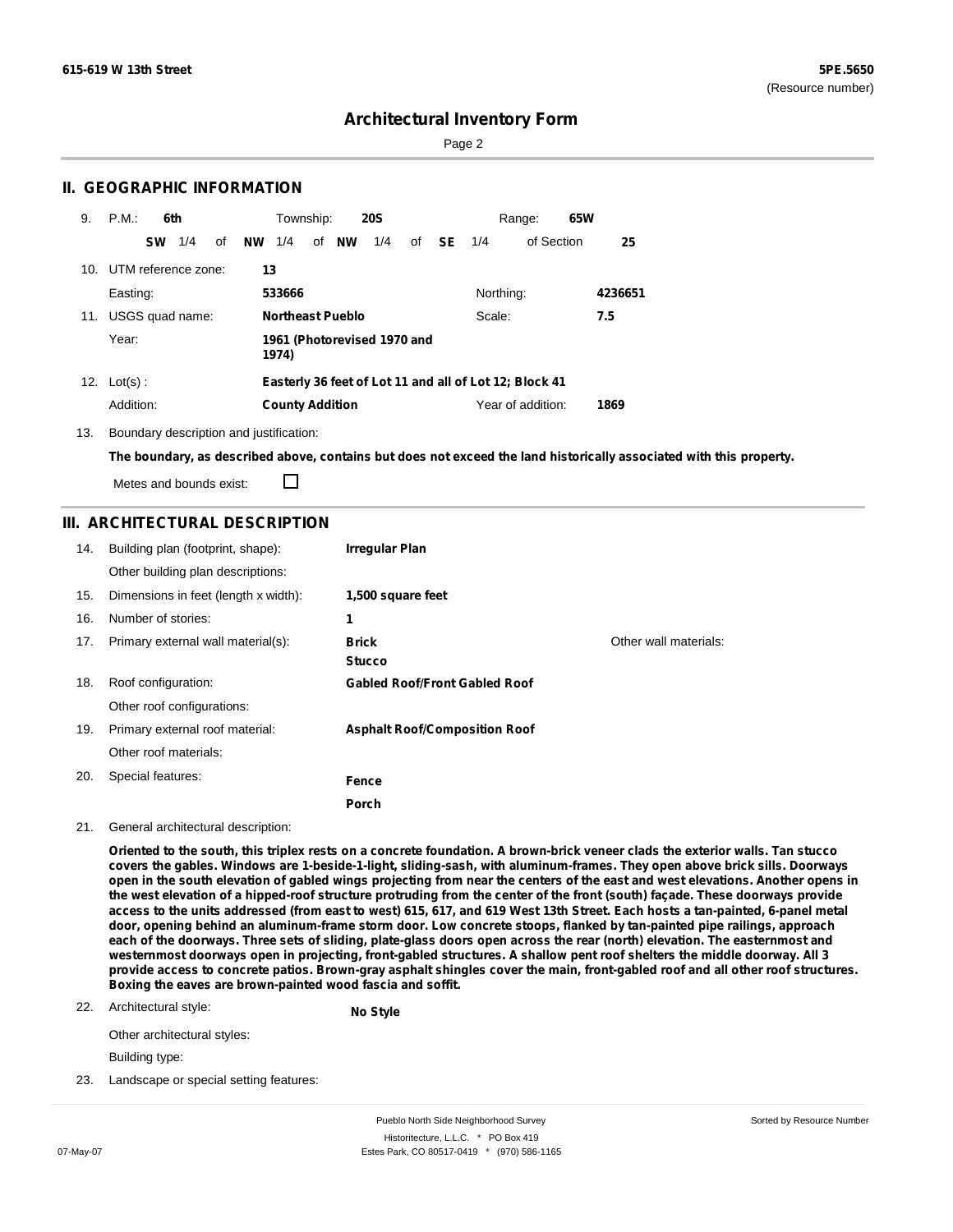Page 3

This property is located on terrain sloping downward from north to south, with an elevation of around 4,700 feet above mean sea level. The neighborhood features modest, one- and two-story houses and commercial buildings. Setbacks from West 13th Street, the busy, principal east-west thoroughfare through this area, vary widely on this block. A grass-covered strip separates West 13th Street, the busy, principal east-west thoroughfare through this area, from the sidewalk. This property is situated on the north side of West 13th Street, between 611 West 13th Street to the east and 1302 West Street to the west. The unusually deep setback from the street accommodates a macadam parking lot in front (south of) the building. Planted grass covers the backyard, which a chain-link fence surrounds. A concrete retaining wall runs along the alley behind (north of) the property.

24. Associated buildings, features or objects: **No associated buildings identified.**

#### **IV. ARCHITECTURAL HISTORY**

| 25. | Date of Construction:  | Estimate:                          | Actual: | 1982                                                                                                                      |
|-----|------------------------|------------------------------------|---------|---------------------------------------------------------------------------------------------------------------------------|
|     | Source of Information: |                                    |         | Pueblo County Office of Tax Assessor. Property information card [internet].                                               |
| 26. | Architect:             | unknown                            |         |                                                                                                                           |
|     | Source of information: |                                    |         |                                                                                                                           |
| 27. | Builder:               | unknown                            |         |                                                                                                                           |
|     | Source of information: |                                    |         |                                                                                                                           |
| 28. | Original Owner:        | <b>Housing Authority of Pueblo</b> |         |                                                                                                                           |
|     | Source of information: |                                    |         | Pueblo County Office of Tax Assessor. Property information card [internet].                                               |
| 29. | Construction history:  |                                    |         |                                                                                                                           |
|     | construction.          |                                    |         | According to Pueblo County Tax Assessor records, this building was constructed in 1982. It has not been altered since its |
| 30. | original<br>Location:  | Date of move(s):                   |         |                                                                                                                           |

#### **V. HISTORICAL ASSOCIATIONS**

|     | 31. Original use(s): | <b>Multiple Dwelling</b> |
|-----|----------------------|--------------------------|
| 32. | Intermediate use(s): | <b>Multiple Dwelling</b> |
|     | 33. Current use(s):  | <b>Multiple Dwelling</b> |
| 34. | Site type(s):        | <b>Apartments</b>        |

35. Historical background:

The Housing Authority of Pueblo purchased this formerly vacant parcel from Samuel E. Nelson in May 1981. The authority **completed the current apartment building in 1982.**

Sources of information: 36.

**Pueblo County Office of Tax Assessor. Property information card [internet].**

**Sanborn Fire Insurance Maps (for Pueblo, Colorado). New York: Sanborn Map and Publishing Co., 1883, 1886, 1889, 1893, 1904-05, 1904-51, and 1904-52.**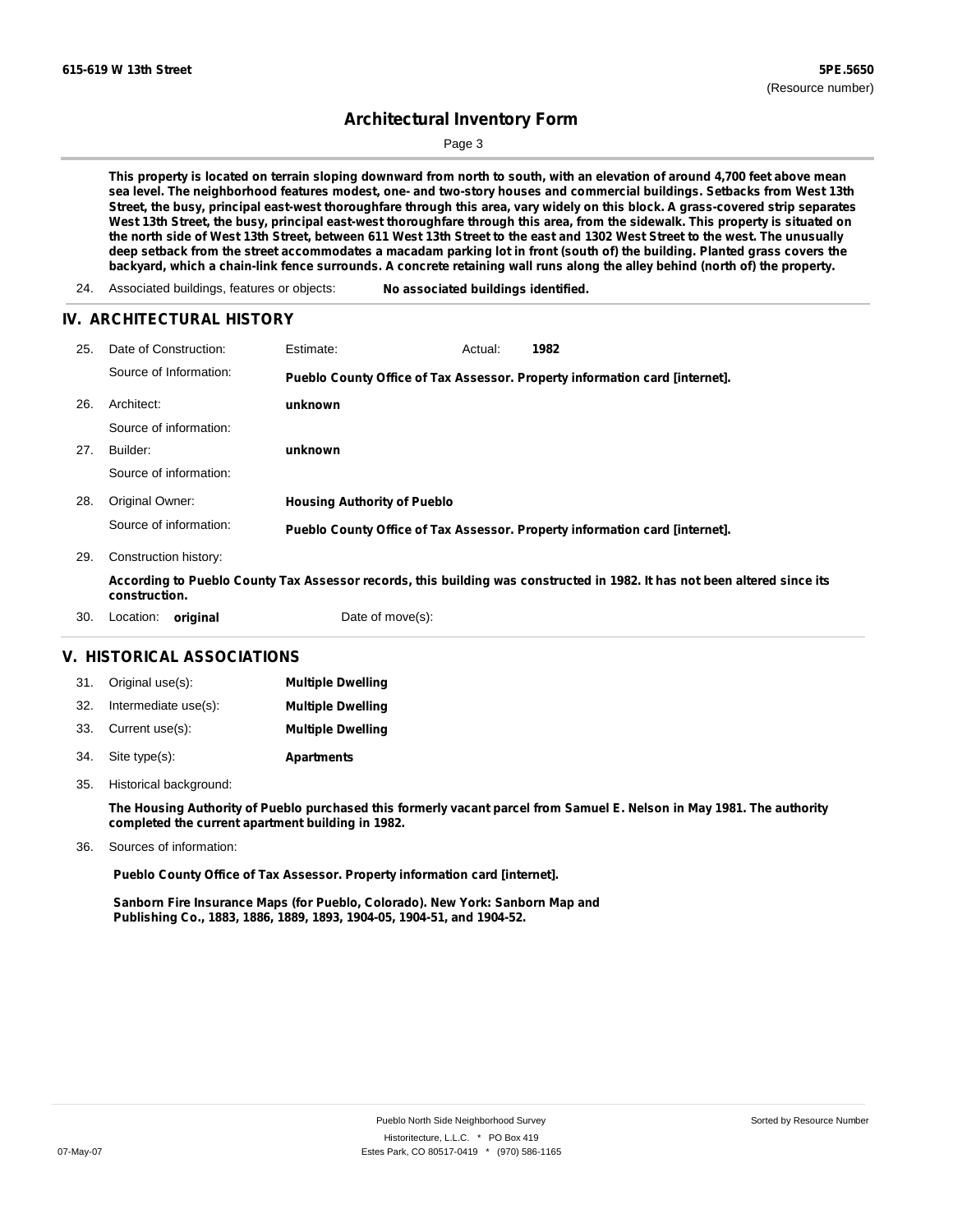Sorted by Resource Number

# **Architectural Inventory Form**

Page 4

|     | <b>VI. SIGNIFICANCE</b>                                                                                                                                                                                                                                                                                                                                                                                                                                                                                                                                                                                                                                                                                                                                                                                                                                                                                                                                                                                  |  |  |  |  |  |  |  |
|-----|----------------------------------------------------------------------------------------------------------------------------------------------------------------------------------------------------------------------------------------------------------------------------------------------------------------------------------------------------------------------------------------------------------------------------------------------------------------------------------------------------------------------------------------------------------------------------------------------------------------------------------------------------------------------------------------------------------------------------------------------------------------------------------------------------------------------------------------------------------------------------------------------------------------------------------------------------------------------------------------------------------|--|--|--|--|--|--|--|
| 37. | Local landmark designation:<br>Yes $\Box$<br>No.<br>P.                                                                                                                                                                                                                                                                                                                                                                                                                                                                                                                                                                                                                                                                                                                                                                                                                                                                                                                                                   |  |  |  |  |  |  |  |
|     | Designation authority:                                                                                                                                                                                                                                                                                                                                                                                                                                                                                                                                                                                                                                                                                                                                                                                                                                                                                                                                                                                   |  |  |  |  |  |  |  |
|     | Date of designation:                                                                                                                                                                                                                                                                                                                                                                                                                                                                                                                                                                                                                                                                                                                                                                                                                                                                                                                                                                                     |  |  |  |  |  |  |  |
| 38. | Applicable National Register criteria:                                                                                                                                                                                                                                                                                                                                                                                                                                                                                                                                                                                                                                                                                                                                                                                                                                                                                                                                                                   |  |  |  |  |  |  |  |
|     | A. Associated with events that have made a significant contribution to the broad pattern of our history.<br>B. Associated with the lives of persons significant in our past.<br>$\Box$<br>C. Embodies the distinctive characteristics of a type, period, or method of construction, or represents the work<br>П<br>of a master, or that possess high artistic values, or represents a significant and distinguished entity whose<br>components may lack individual distinction.<br>D. Has yielded, or may be likely to yield, information important in history or prehistory.<br>Qualifies under Criteria Considerations A through G (see manual).<br>$\Box$<br>Does not meet any of the above National Register criteria.<br>◙<br><b>Pueblo Standards for Designation:</b><br><u>1a. History</u><br>Have direct association with the historical development of the city, state, or nation; or<br>$\overline{\phantom{a}}$ .<br>1b. History<br>Be the site of a significant historic event; or<br>$\Box$ |  |  |  |  |  |  |  |
|     | 1c. History<br>Have direct and substantial association with a person or group of persons who had influence on society.<br>$\Box$<br>2a. Architecture<br>Embody distinguishing characteristics of an architectural style or type; or<br>$\Box$                                                                                                                                                                                                                                                                                                                                                                                                                                                                                                                                                                                                                                                                                                                                                            |  |  |  |  |  |  |  |
|     | <u>2b. Architecture</u><br>Be a significant example of the work of a recognized architect or master builder, or<br>$\overline{\phantom{a}}$<br><b>2c. Architecture</b><br>Contain elements of architectural design, engineering, materials, craftsmanship, or artistic merit which represent a<br>$\Box$                                                                                                                                                                                                                                                                                                                                                                                                                                                                                                                                                                                                                                                                                                 |  |  |  |  |  |  |  |
|     | significant or influential innovation;<br><u>2d. Architecture</u><br>Portray the environment of a group of people or physical development of an area of the city in an era of history<br>$\Box$<br>characterized by a distinctive architectural style.                                                                                                                                                                                                                                                                                                                                                                                                                                                                                                                                                                                                                                                                                                                                                   |  |  |  |  |  |  |  |
|     | 3a. Geography<br>Have a prominent location or be an established, familiar, and orienting visual feature of the contemporary city, or<br>3b. Geography<br>Promote understanding and appreciation of Pueblo's environment by means of distinctive physical characteristics<br>or rarity; or                                                                                                                                                                                                                                                                                                                                                                                                                                                                                                                                                                                                                                                                                                                |  |  |  |  |  |  |  |
|     | 3c. Geography<br>Make a special contribution to Pueblo's distinctive character.<br>$\overline{\phantom{a}}$<br>Not Applicable<br>Does not meet any of the above Pueblo landmark criteria.<br>$\Box$                                                                                                                                                                                                                                                                                                                                                                                                                                                                                                                                                                                                                                                                                                                                                                                                      |  |  |  |  |  |  |  |
|     | Area(s) of Significance:                                                                                                                                                                                                                                                                                                                                                                                                                                                                                                                                                                                                                                                                                                                                                                                                                                                                                                                                                                                 |  |  |  |  |  |  |  |
| 39. | <b>Not Applicable</b>                                                                                                                                                                                                                                                                                                                                                                                                                                                                                                                                                                                                                                                                                                                                                                                                                                                                                                                                                                                    |  |  |  |  |  |  |  |
| 40. | Period of Significance:<br>n/a                                                                                                                                                                                                                                                                                                                                                                                                                                                                                                                                                                                                                                                                                                                                                                                                                                                                                                                                                                           |  |  |  |  |  |  |  |
| 41. | National:<br>Level of significance:<br>State<br>Local<br>$\overline{\phantom{a}}$<br>$\sim$                                                                                                                                                                                                                                                                                                                                                                                                                                                                                                                                                                                                                                                                                                                                                                                                                                                                                                              |  |  |  |  |  |  |  |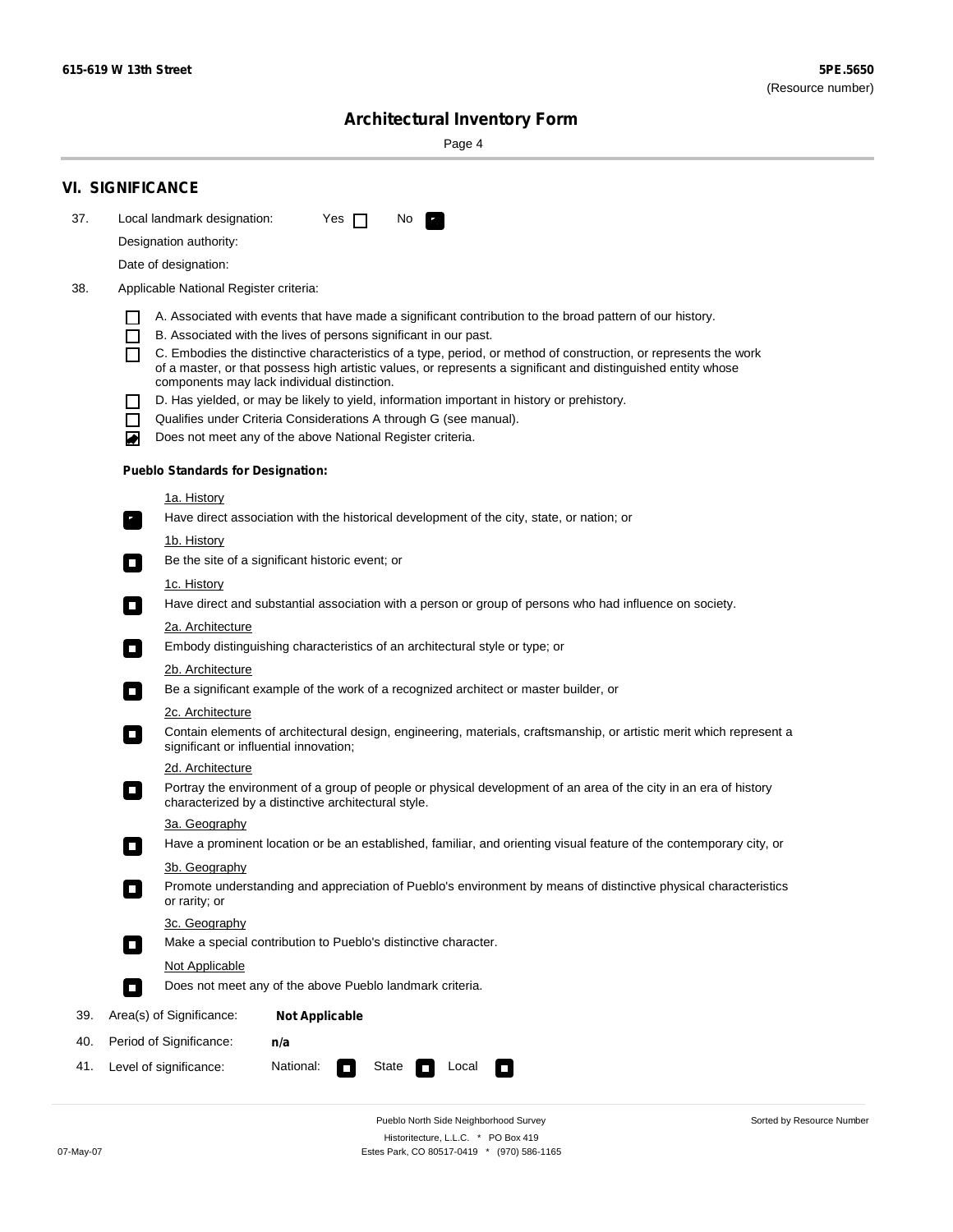Page 5

#### 42. Statement of significance:

Because this property is less than 50 years old and does not meet any of criteria considerations A through G, it is ineligible for listing in the National Register of Historic Places. Moreover, the architectural and historical significance are not to the extent that the property would qualify for individual listing in the Colorado State Register of Historic Properties or as a City of Pueblo landmark. Given its age, the property should not be considered a contributing resource within any potential historic **district.**

43. Assessment of historic physical integrity related to significance:

Constructed in 1982, this house exhibits a high level of physical integrity relative to the seven aspects of integrity as defined by the National Park Service and the Colorado Historical Society: location, setting, design, materials, workmanship, feeling, **and association. It has not been altered since its construction.**

#### **VII. NATIONAL REGISTER ELIGIBILITY ASSESSMENT**



If there is National Register district potential, is this building contributing:

Yes No **Ex**  $N/A$ n Yes  $N$ o  $N/A$ m

46. If the building is in existing National Register district, is it contributing:

#### **VIII. RECORDING INFORMATION**

| 47. | Photograph numbers): | <b>CD-ROM Photo Disc: North Side Photos</b><br>File Name(s): 13thstw615-619                                                   |
|-----|----------------------|-------------------------------------------------------------------------------------------------------------------------------|
|     | Negatives filed at:  | <b>Special Collections</b><br><b>Robert Hoag Rawlings Public Library</b><br>100 East Abriendo Avenue<br>Pueblo, CO 81004-4290 |
| 48. | Report title:        | <b>Pueblo North Side Neighborhood Survey</b>                                                                                  |
| 49. | $Date(s)$ :          | 06/27/05                                                                                                                      |
| 50. | Recorder(s):         | <b>Adam Thomas</b>                                                                                                            |
| 51. | Organization:        | Historitecture, L.L.C.                                                                                                        |
| 52. | Address:             | <b>PO Box 419</b>                                                                                                             |
|     |                      | Estes Park, CO 80517-0419                                                                                                     |
| 53. | Phone number(s):     | (970) 586-1165                                                                                                                |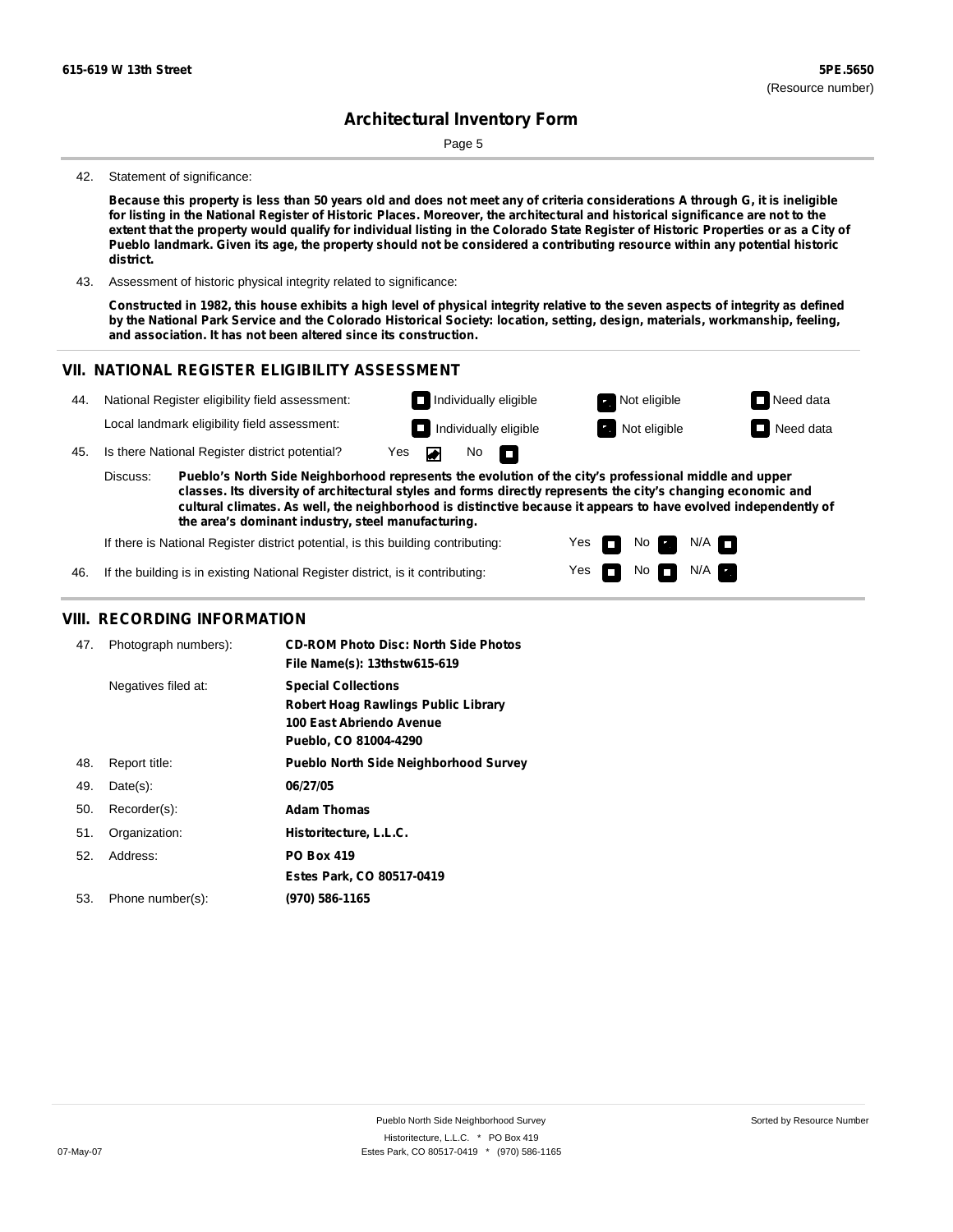Page 6